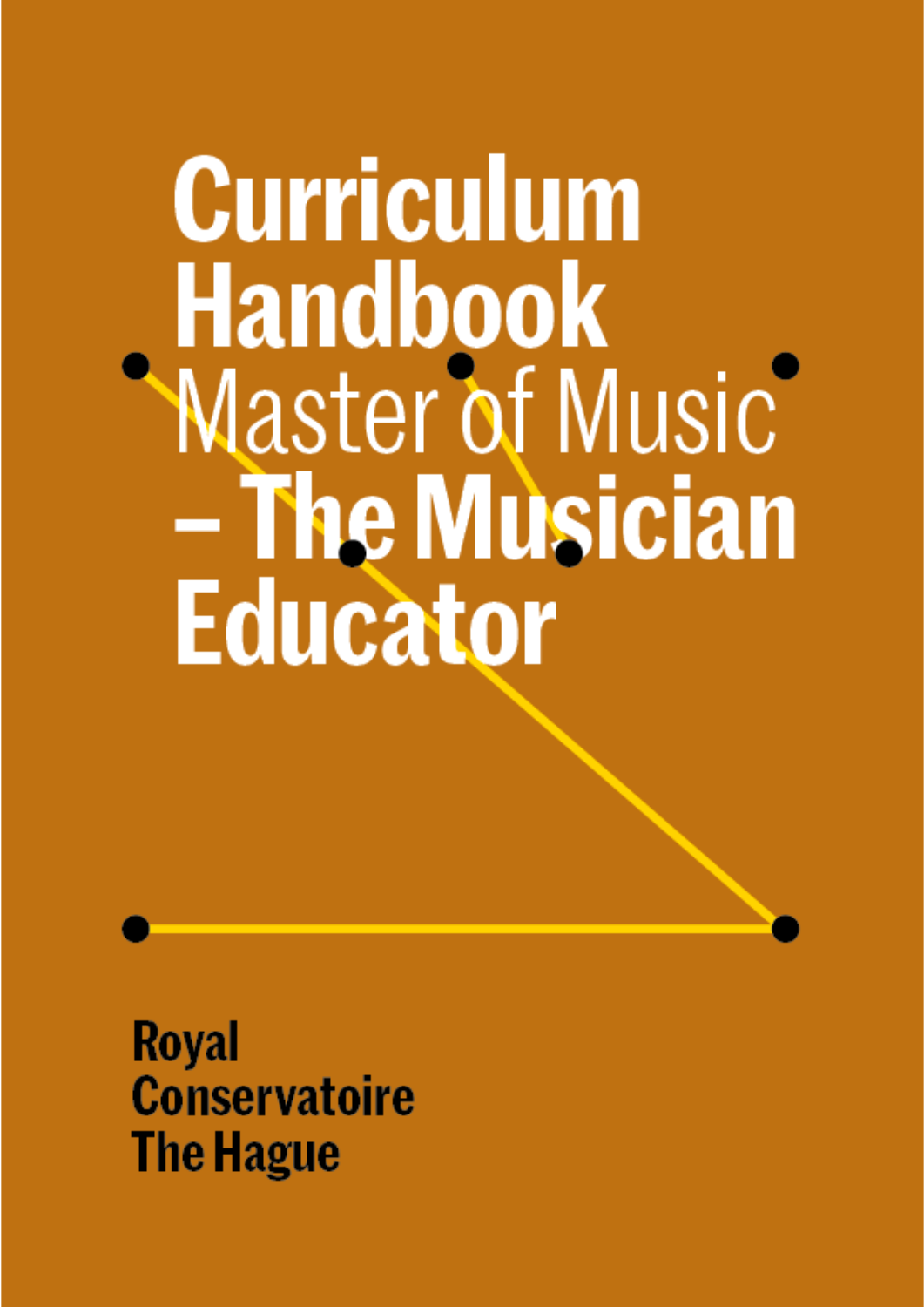# **MASTER OF MUSIC – THE MUSICIAN EDUCATOR**

### **INTRODUCTION**

*The Musician Educator* is for musicians who want to perform on a high level, understand the underlying mechanisms of the learning process and be able to apply them to their own development as well as to others as highly qualified teachers. This master answers the growing need for innovation in education and recognises the fact that many musicians are combining their performing activities with teaching. The programme is for those musicians who want to develop as a performer and as a teacher.

In this master you will relate theory to practice, develop your musical and artistic expertise and carry out a research project, as well as have an opportunity to teach and be involved in projects in the wider community. Beside your individual instrumental or vocal tuition, the topics you will explore include instrumental and vocal pedagogy, improvisation, performance science, entrepreneurship, and research skills. Within the curriculum there is ample space to design your own learning route. As the groups are kept small you have the unique opportunity to customise the content of some classes. In addition, there is a large offer of electives. You will have your own teaching activities, professional integration trajectory and research project.

The programme caters to the individual, but also addresses a wide range of genres and cultural perspectives. There is an emphasis on collaboration and teamwork (for both students and teachers) as well as opportunities for international exchange.

Graduates will be high-level musicians, expert and innovative teachers, and have a deep knowledge and understanding of the musical learning process. This makes them well equipped for employment in all kinds of settings, including in institutions, academia, entrepreneurial work, and on the stage.

The two-year course is aimed at students who have recently completed their first study cycle at a conservatoire, professional musicians who want to develop teaching skills and for experienced teachers who want to enhance their expertise.

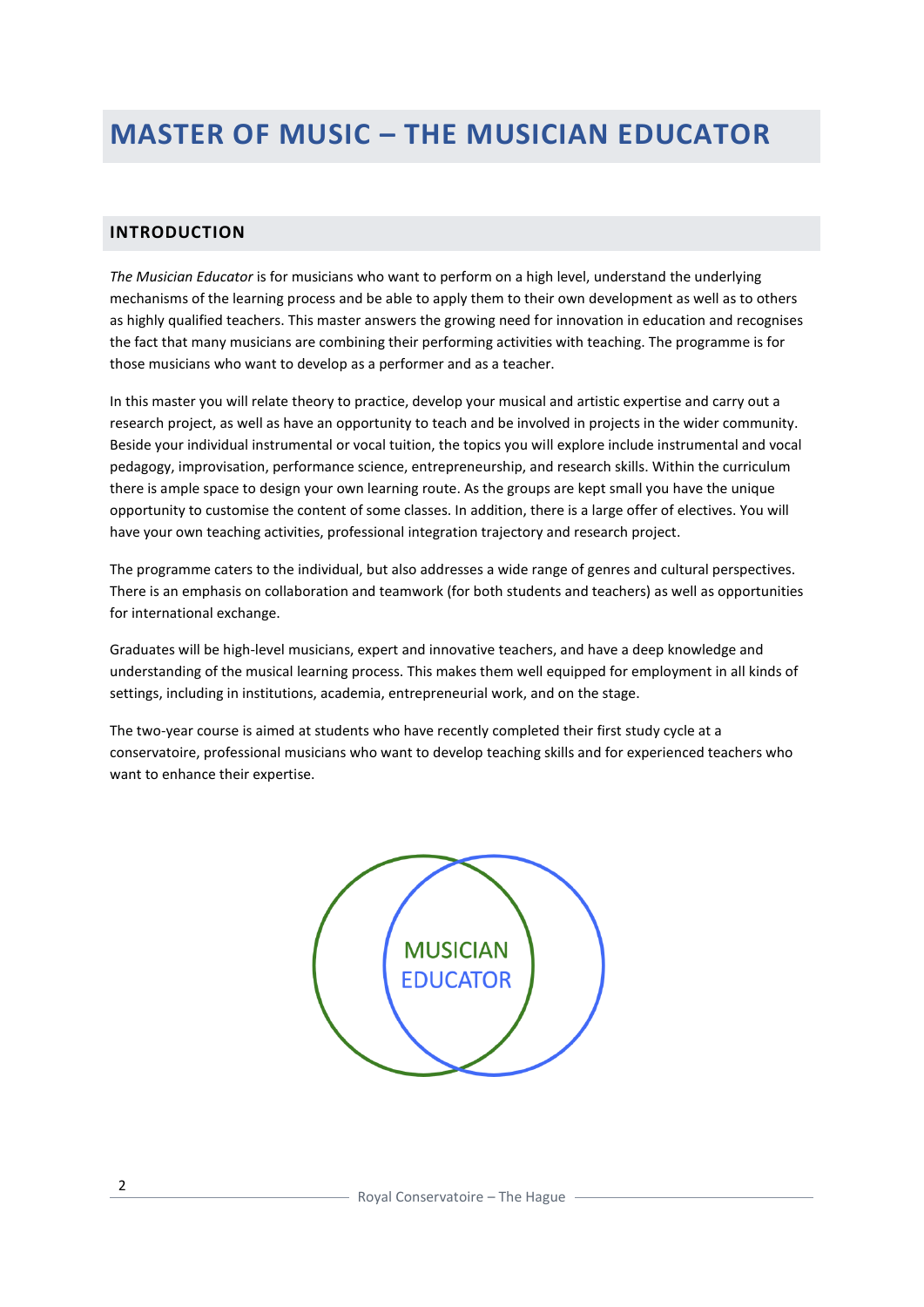### **MAIN CHARACTERISTICS OF THE PROGRAMME**

The educational philosophy of all Master of Music programmes at the Royal Conservatoire is dedicated to developing your individual artistic vision, personal growth, inquisitive and entrepreneurial attitude and independence, and your instrumental and technical skills at a high qualitative level.

We strive for our alumni to become excellent performers and composers, and also professionals who can reflect on their role in society and navigate the complex realities of today's music profession. To guide your development, the curriculum is designed in three domains: artistic educational development, research, and professional integration.

The programme is aimed at helping you to find your place in the professional practice. Therefore, you are constantly encouraged to make your own choices and develop and carry out your own ideas and plans. We challenge you to connect all three domains in a way that is meaningful and relevant to you, so that you can find your 'niche' and prepare yourself for the professional practice after you have finished your studies.

The main characteristics of the programme The Musician Educator are:

- The programme provides expert knowledge, resources, experiences and tools with an emphasis on students' needs as well. The learning environment is designed to invite the students' own curiosity, ingenuity and creativity as well as enhance autonomy and a feeling of connectedness to others. We encourage a crossover of instrumental types, genres, and departments. In particular the Learning Pods are spaces in the programme that are designed and run by students.
- An integrated curriculum: all courses relate to and refer to each other.
- The emphasis is on (your own) artistic and musical learning processes as artistry and education are intertwined.
- An approach consisting of four phases: identity & vision, exploration, consolidation and communication.
- Encouragement of reflection and critical thinking as means to develop, improve and innovate.
- Collaborative work of both teachers and students.
- Opportunities to follow electives from other departments in the master programme.
- International collaboration with other institutes and opportunities to study abroad through Erasmus exchange programmes.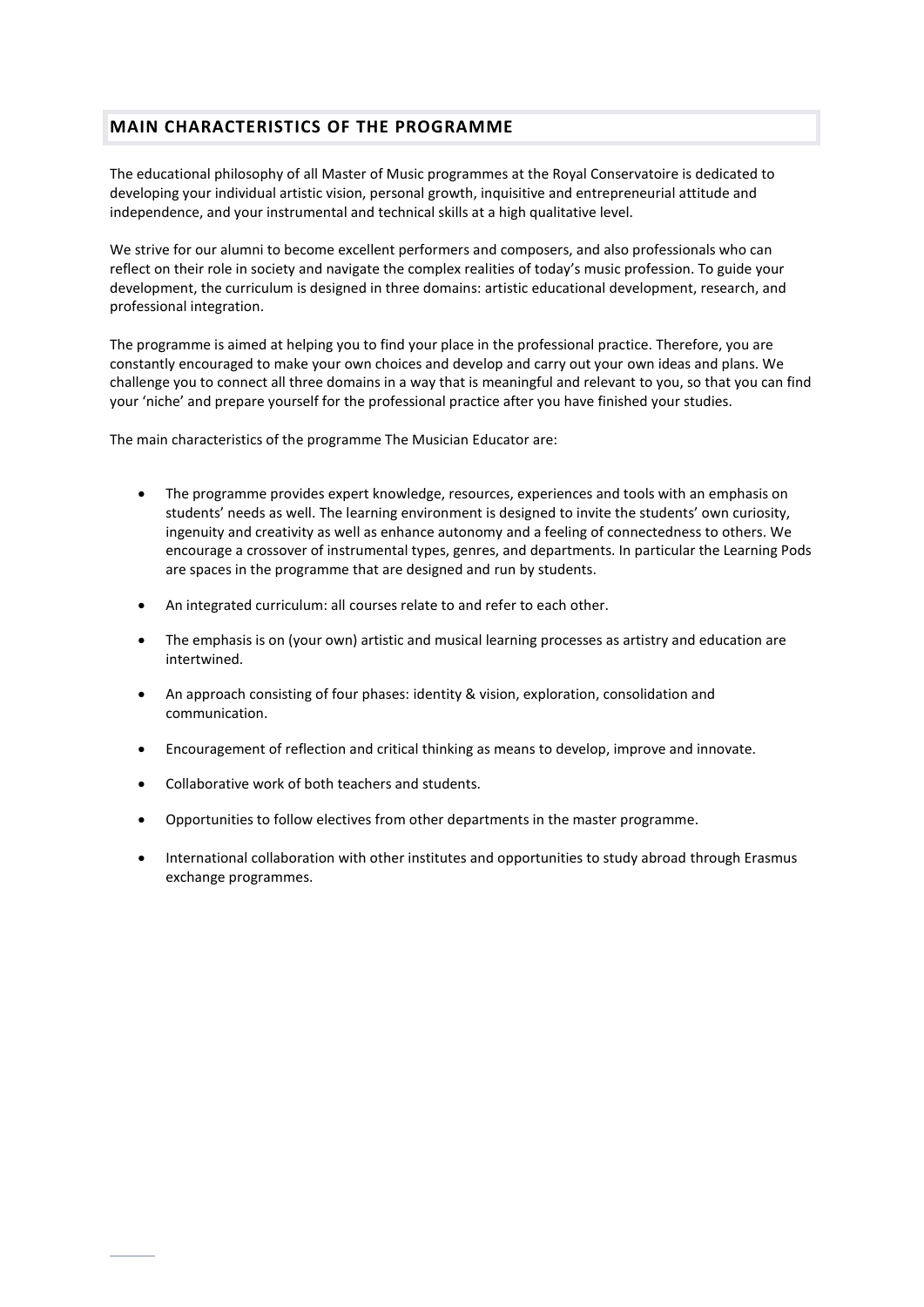# **FOUR PHASES**

The curriculum is designed around the principle of the spiralic nature of the learning process – in both the general structure as well as within courses and individual learning experiences.

Each academic year consists of two semesters. The spiral of learning is reflected in the themes of these four semesters.

### Semester 1: IDENTITY & VISION

A starting point to development is to 'know yourself'. A good foundation for the study includes self-regulation theory and application as well as workshops on self-assessment. You can explore questions about your own qualities and characteristics as well as 'the musician and teacher you want to be', by:

- Writing and coding your own autobiography of musical learning;
- Collecting, sharing and discussing examples of inspiring musicians, performances and music as well as theoretical concepts on performing and teaching music;
- Develop an understanding of how (your own) expertise is being developed by integrating own experiences, theory and practices;
- Working on long term goals & vision.

At the end of this semester, you have a good idea of their own qualities, their strengths and weaknesses, what is important to you, what inspires you about music and what is important to develop right now. From this standpoint you can decide upon or clarify their research topic.

### Semester 2: EXPLORATION

The second phase of the learning process involves having space for exploring skill development, musical expression and teaching. Modules in teaching and performing strategies, practicing and improvisation are based on how to apply theory to your own practice. The tools and insights from the first semester provide the possibility for each student to design a framework that enables effective explorative practices of both performance and teaching.

This exploration is also concerned with the further development of the research project: finding and reading literature, exploratory observations and pre-studies and designing suitable methodologies. In this semester a variety of electives will be offered that can be chosen from.

The Royal Conservatoire stimulates students to study abroad as this can help to broaden horizons and expand personal and professional networks. In the frame of Erasmus programmes, students can apply as an exchange student and study for a period at one of our partner institutions.

### Semester 3: CONSOLIDATION

In the third phase connections are being made and patterns are being recognised. The final outcomes of your goals become clearer and adjustments can be made so that your goals and intentions for their master trajectory can be steered towards a realistic outcome. The connection between theory and your own experience as well as observations and insights can be understood.

Practical modules include modules that further enhance teaching approaches and strategies and their application into practice. Also, practicing performance and applying knowledge about performance preparation and performance anxiety will be addressed in this semester. These practical courses encompass a teaching placement as well as performing and other educational activities.

The focus in the research is in bringing your information together, finding order, adjusting, correcting, reviewing and documenting.

### Semester 4: COMMUNICATION

The last phase is focussed on presenting outcomes and reflecting not only on the results, but also on the entire learning process; connecting with the original goals from the first semester and taking an eagle eye view on what happened and what was learned.

The emphasis is on sharing, performing and presenting – artistically, as a teacher and as a researcher.

4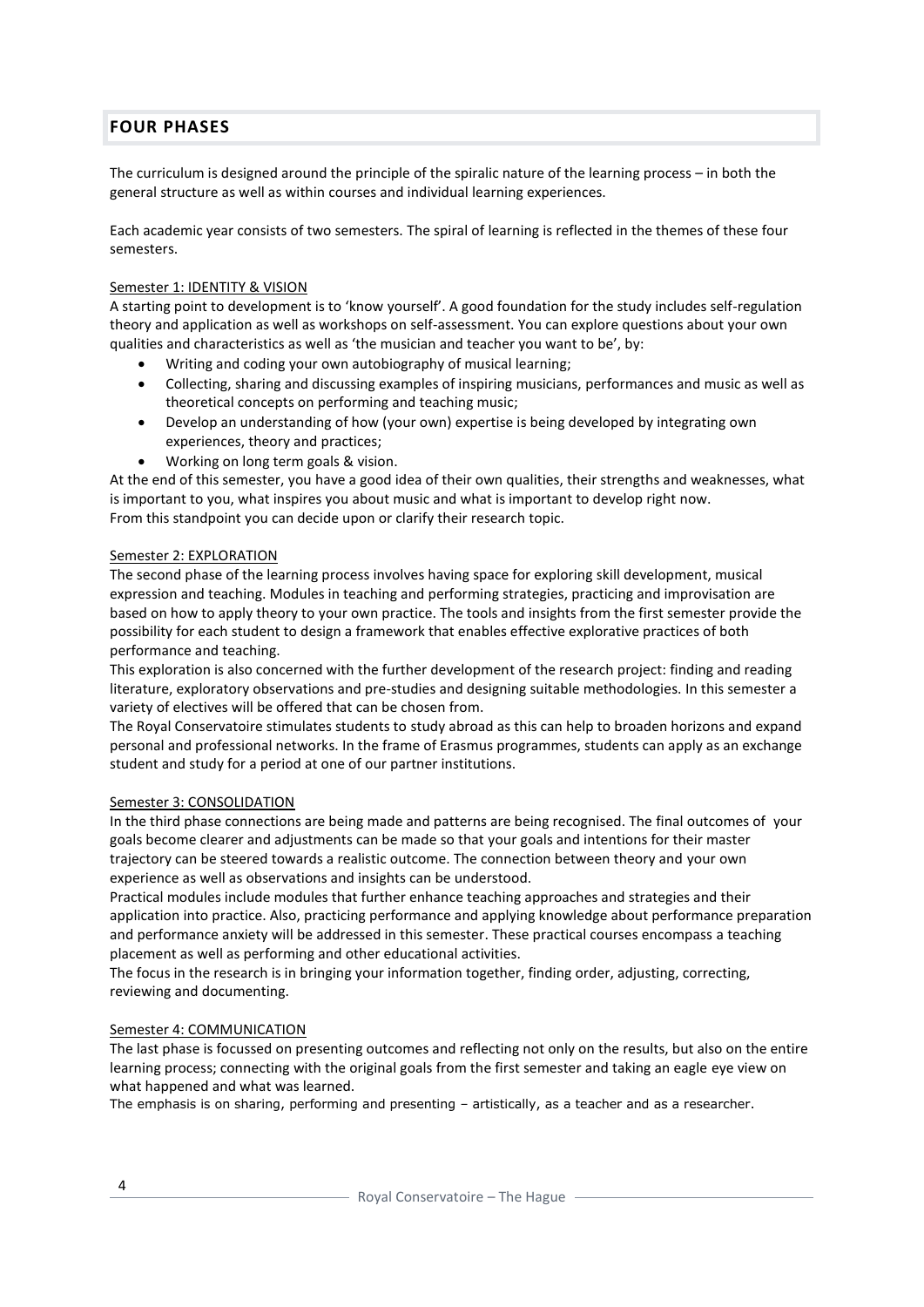# **CURRICULUM OVERVIEW**

# **CURRICULUM OVERVIEW MASTER OF MUSIC – THE MUSICIAN EDUCATOR**

| <b>The Musician Educator</b>                  |                |                   |
|-----------------------------------------------|----------------|-------------------|
| <b>Master of Music 2022 - 2023</b>            | Year 1         | Year <sub>2</sub> |
|                                               |                |                   |
| <b>Artistic and Pedagogical Development</b>   |                |                   |
|                                               |                |                   |
| Personal values and beliefs                   | $\overline{2}$ |                   |
| Principles of musical learning and teaching   | 3              |                   |
| Science of musical learning                   | 5              |                   |
| Creativity and expression                     |                | 3                 |
| Teaching and Learning strategies & approaches | 4              | 4                 |
| Individual Instrumental or Vocal Tuition      | 14             | 14                |
| Improvisation                                 |                | 3                 |
| Leading & Guiding                             | 3              |                   |
| <b>Learning Pods</b>                          | 4              | 4                 |
| <b>Subtotal</b>                               | 35             | 28                |
|                                               |                |                   |
| <b>Research</b>                               |                |                   |
| Introduction to Research in the Arts          | $\overline{2}$ |                   |
| Research in Music Education                   | $\overline{2}$ | $\overline{2}$    |
| <b>Master Circle</b>                          | 3              | 3                 |
| Individual Research Trajectory                | 8              | 15                |
| Elective                                      | $\overline{3}$ | 3                 |
| Subtotal                                      | 18             | 23                |
|                                               |                |                   |
| <b>Professional Integration</b>               |                |                   |
| Introduction to Project Management            | $\overline{2}$ |                   |
| Professional Integration Trajectory           | 5              | 9                 |
| Subtotal                                      | $\overline{z}$ | 9                 |
| Total per year                                | 60             | 60                |
| Total                                         |                | 120               |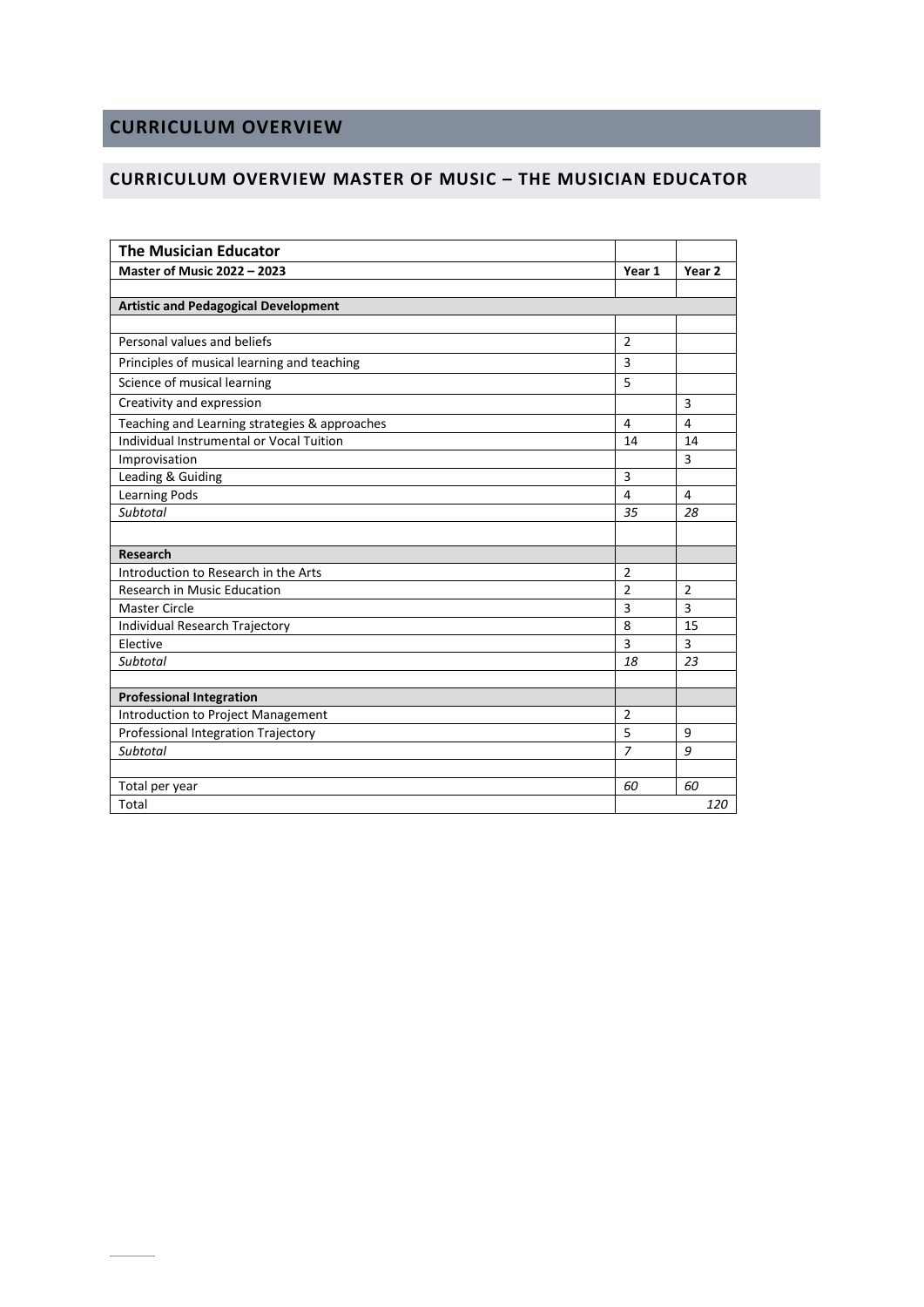# **COURSE DESCRIPTIONS MASTER OF MUSIC – THE MUSICIAN EDUCATOR**

## **ARTISTIC AND PEDAGOGICAL DEVELOPMENT**

| Course title:   | <b>Personal values and beliefs</b>                                                                                                                                                                                                                                                                                                                                                                                                                                                                                                                                                                                                                                                                                                                                                                                                                                                                                                                                                                                                                                                                                                                                                                                            |
|-----------------|-------------------------------------------------------------------------------------------------------------------------------------------------------------------------------------------------------------------------------------------------------------------------------------------------------------------------------------------------------------------------------------------------------------------------------------------------------------------------------------------------------------------------------------------------------------------------------------------------------------------------------------------------------------------------------------------------------------------------------------------------------------------------------------------------------------------------------------------------------------------------------------------------------------------------------------------------------------------------------------------------------------------------------------------------------------------------------------------------------------------------------------------------------------------------------------------------------------------------------|
| Course content: | This course sets the main starting points of the master programme: the<br>importance of self-determination and professional self-understanding.<br>According to Deci and Ryan (2018), three basic psychological needs motivate<br>human beings to initiate behaviour and specify essential needs for individual<br>psychological health and well-being. These basic psychological needs are<br>autonomy, competence, and relatedness and their implications for education<br>will be addressed.<br>Another, related, starting point is that teachers perform their job on the<br>basis of both more or less formal insights and understandings as derived<br>from their training or e.g., reading and their personal values and beliefs.<br>Values and beliefs refer to more person-based, idiosyncratic convictions,<br>built up through different career experiences during a lifetime and therefore<br>they are deeply rooted in what teachers think and do. During this course the<br>concepts of professional identity and educational theory will be discussed.<br>You will explore, identify and exchange your personal experiences, values<br>and beliefs regarding your own learning, teaching and performing music. |
| Objectives:     | At the end of the course, you:<br>have an understanding of the self-determination theory and its<br>п<br>implication for education;<br>recognise the role and importance of subjective educational theory, the<br>٠<br>concept of professional self-understanding and how they relate;<br>are able to identity what your motivation, values and beliefs are<br>٠<br>regarding music, musical practices and music education.                                                                                                                                                                                                                                                                                                                                                                                                                                                                                                                                                                                                                                                                                                                                                                                                   |

| Course title:   | <b>Principles of Music Learning and Teaching</b>                                                                                                                                                                                                                                                                                                                                                                                                                                                                                                                                                                           |
|-----------------|----------------------------------------------------------------------------------------------------------------------------------------------------------------------------------------------------------------------------------------------------------------------------------------------------------------------------------------------------------------------------------------------------------------------------------------------------------------------------------------------------------------------------------------------------------------------------------------------------------------------------|
| Course content: | This course addresses some of the main concepts of music education in<br>general and instrumental and vocal education in particular. It focuses on<br>various conceptual and practical approaches to learning and teaching music<br>and its implications and examines what factors make a given learning<br>approach effective.<br>A wide range of perspectives on instrumental and vocal learning will be<br>presented and discussed such as learning theories, development of musical<br>expertise, the role and nature of practicing, musical performance, one-to-one<br>teaching, group teaching and ensemble playing. |
| Objectives:     | At the end of the course, you:<br>have an understanding of the variety of aims, strategies and approaches<br>in education in general and vocal and instrumental education in<br>particular;<br>have knowledge and understanding of concepts of learning and learning<br>٠<br>theories;<br>can relate these insights to your own learning and teaching.<br>٠                                                                                                                                                                                                                                                                |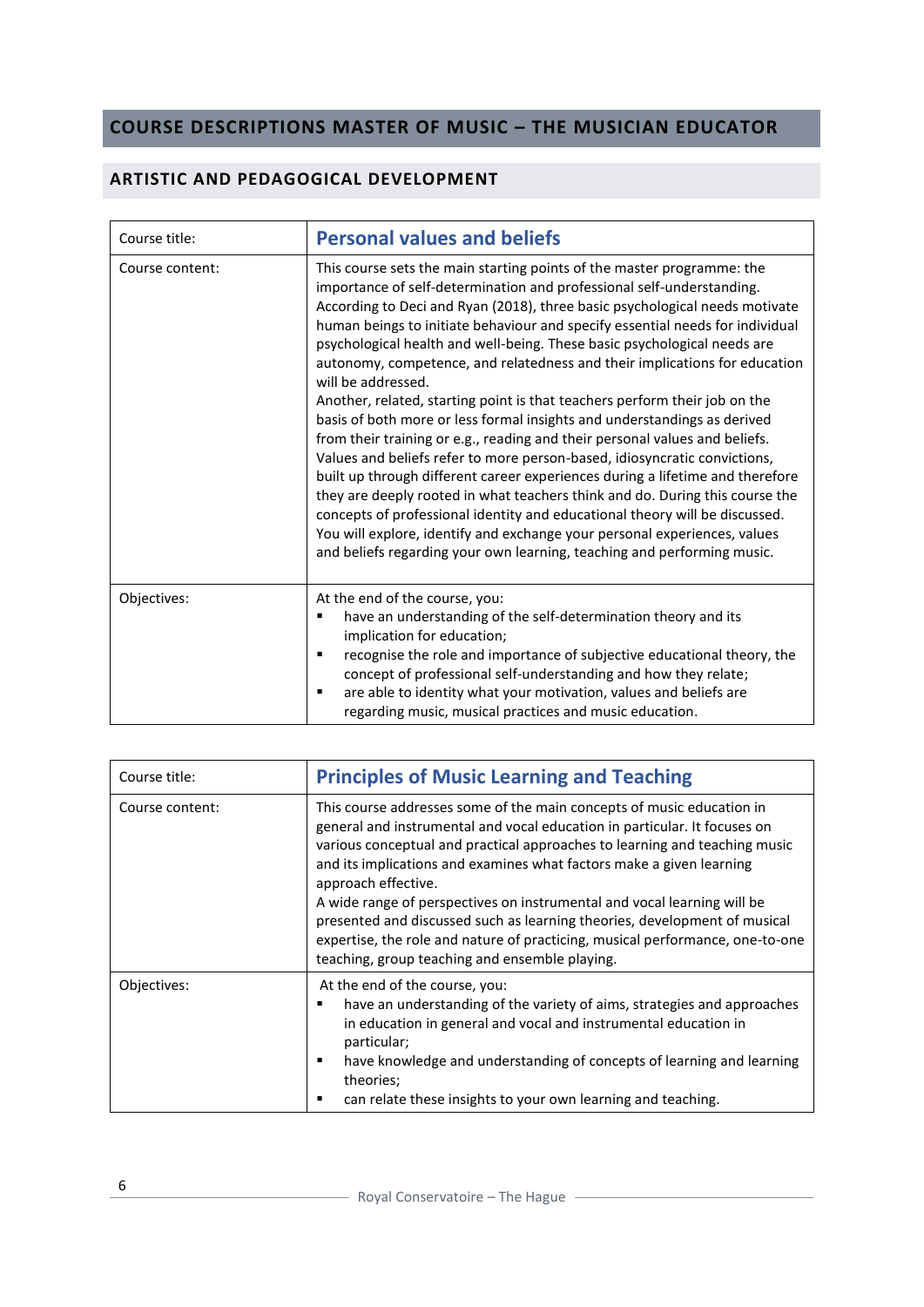| Course title:   | <b>Science of Musical Learning</b>                                                                                                                                                                                                                                                                                                                                                                                                                                                                                                                                                                                                                                                                                                                                                                                                                                                                                                |
|-----------------|-----------------------------------------------------------------------------------------------------------------------------------------------------------------------------------------------------------------------------------------------------------------------------------------------------------------------------------------------------------------------------------------------------------------------------------------------------------------------------------------------------------------------------------------------------------------------------------------------------------------------------------------------------------------------------------------------------------------------------------------------------------------------------------------------------------------------------------------------------------------------------------------------------------------------------------|
| Course content: | This course focuses on specific characteristics of musical learning. During the<br>first part the context of musical learning topics like potential and talent,<br>environmental influences and characteristics of age and steering of learning<br>and development will be discussed. The course will focus on three main<br>musical learning topics: motor learning (skill acquisition, the role of our body<br>(embodied cognition) and practising. The latter will be addressed more<br>extensively as practising is one of the main learning activities of musicians. The<br>aim of teaching and coaching musicians how to practice is that they will be<br>able to work with goals, are confident and intrinsically motivated and take an<br>exploratory approach to music making.<br>Besides theoretical perspectives, the implications and applications for learning<br>and teaching music will be explored and discussed. |
| Objectives:     | At the end of the course, you:<br>are able to comprehend literature concerned with theories of musical<br>learning and can explain the essentials;<br>can identify and explain ways skill acquisition and embodied learning in<br>٠<br>concrete learning and teaching situations;<br>know how to use and develop effective strategies of musical learning in<br>٠<br>your own learning and teaching;<br>have knowledge of methods and strategies that are important for<br>٠<br>practising;<br>have experienced your own way of explorative and self-reflective<br>٠<br>practising;<br>are able to apply methods and strategies that include exploration and self-<br>reflection in a teaching context.                                                                                                                                                                                                                           |

| Course title:   | <b>Creativity and Expression</b>                                                                                                                                                                                                                                                                                                                                                                                                                                                                                                                                                                                                                                                                                                                                                                                                                                                                                    |
|-----------------|---------------------------------------------------------------------------------------------------------------------------------------------------------------------------------------------------------------------------------------------------------------------------------------------------------------------------------------------------------------------------------------------------------------------------------------------------------------------------------------------------------------------------------------------------------------------------------------------------------------------------------------------------------------------------------------------------------------------------------------------------------------------------------------------------------------------------------------------------------------------------------------------------------------------|
| Course content: | Creativity and expression are essential skills and important outcomes of<br>musical learning. Both concepts are bedevilled by several assumptions: that<br>we in principle can learn about creativity by focussing exclusively on the<br>performance of talented or expert musicians, that creativity is a gift and<br>cannot be trained, or that skills and knowledge need to be developed first.<br>Current insights however show different views and perspectives. This course<br>follows from the Science of Music Learning course by exploring in more<br>depth how focus on musical intention can affect performance and skill<br>acquisition. Concepts of musical creativity and expression will be addressed<br>from the individual and group musical practice perspectives. Additionally,<br>attention will be drawn to strategies for development and assessment of<br>musical expression and creativity. |
| Objectives:     | At the end of the course, you:<br>have knowledge and understanding of concepts of creativity and<br>expression;<br>are able to experience and trust focus on expression and creativity not<br>٠<br>only during performance but also whilst practicing;<br>have an understanding of the aims, strategies and approaches in music<br>٠<br>education that provoke, stimulate and develop both skills;<br>can apply these concepts in your own learning and teaching.<br>٠                                                                                                                                                                                                                                                                                                                                                                                                                                              |

| Teaching & Learning Approaches and Strategies<br>Course title: |  |
|----------------------------------------------------------------|--|
|----------------------------------------------------------------|--|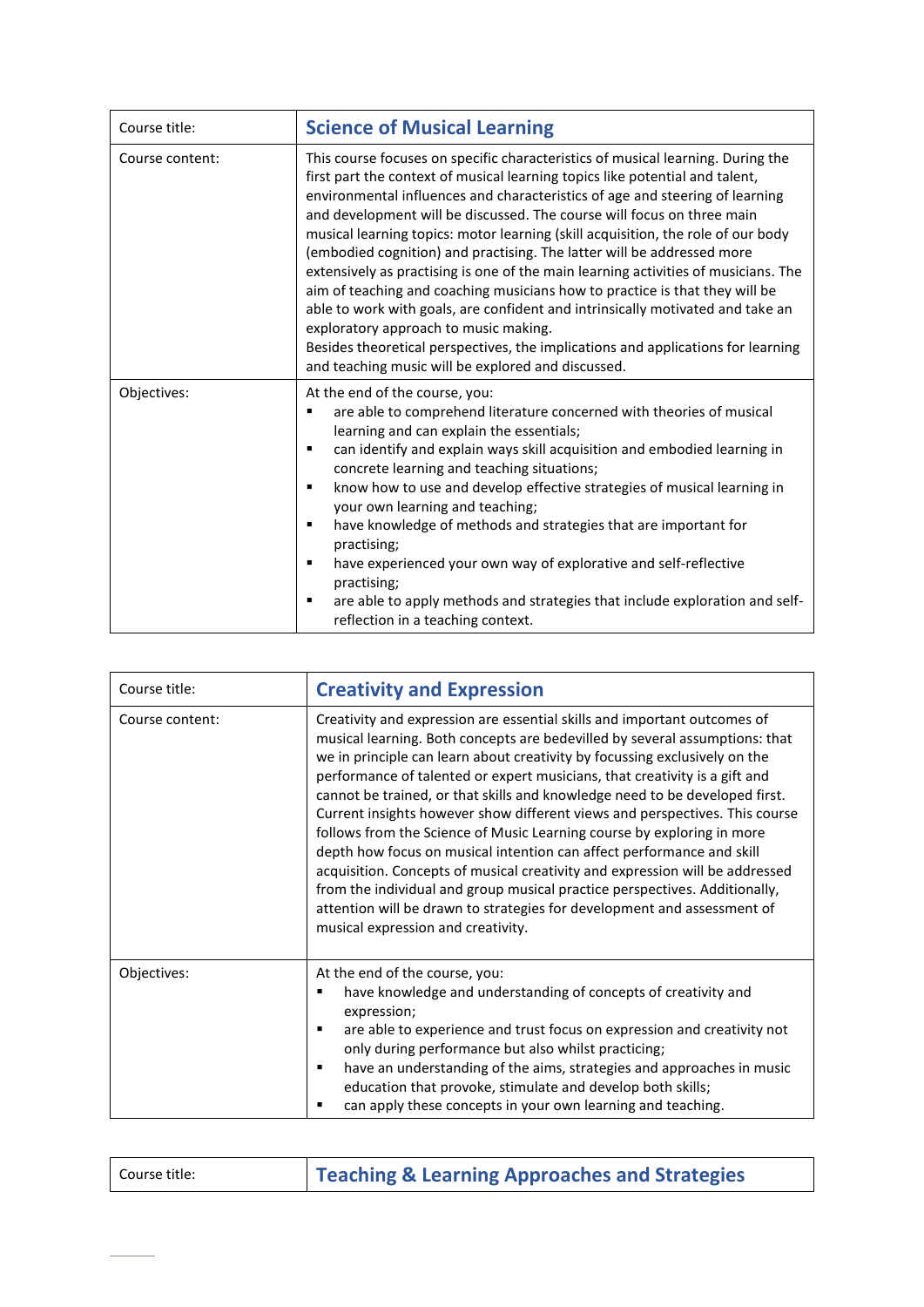| Course content: | This course is about pedagogical content knowledge and skills. It focusses on<br>the practice of teaching and learning music. The course includes both skills<br>regarding specific instrument or vocal education in different kinds of settings<br>and more generic teaching approaches and strategies. Although the content<br>of the instrumental/vocal meetings strongly relate to the student's specific<br>needs, six themes will be highlighted:<br>adaptive teaching and self-directed learning (self-determination<br>theory)<br>effective teaching<br>$\overline{\phantom{a}}$<br>enriching learning environments<br>$\overline{\phantom{a}}$<br>teaching and learning musically<br>$\overline{\phantom{a}}$<br>teaching different age groups<br>$\overline{\phantom{a}}$<br>teacher - student relation<br>Alongside the course there will be additional seminars (inspiration days) in<br>which some of the topics will be addressed more extensively, such as the use<br>of new media, learning in a digital environment, and practising.<br>The course Teaching & Learning Approaches and Strategies is closely related<br>to the professional integration activities (see page 14). |
|-----------------|---------------------------------------------------------------------------------------------------------------------------------------------------------------------------------------------------------------------------------------------------------------------------------------------------------------------------------------------------------------------------------------------------------------------------------------------------------------------------------------------------------------------------------------------------------------------------------------------------------------------------------------------------------------------------------------------------------------------------------------------------------------------------------------------------------------------------------------------------------------------------------------------------------------------------------------------------------------------------------------------------------------------------------------------------------------------------------------------------------------------------------------------------------------------------------------------------|
| Objectives:     | At the end of the course, you:<br>have an understanding of learning and teaching starting points and are<br>able to apply them in educational contexts;<br>are able to make informed and imaginative choices from a wide variety<br>٠<br>of appropriate teaching strategies, approaches, repertoire, exercises and<br>other resources that support, challenge and extend learner's<br>development in learning to play an instrument or sing;<br>know how to motivate and facilitate the musical creativity of learners, as<br>٠<br>well as the skills and confidence they need in order to express and<br>communicate their ideas;<br>know how to help learners to orientate themselves in the field of music,<br>٠<br>and find ways of enabling their engagement in order to pursue their own<br>musical interest and goals;<br>are able to plan and evaluate learning activities for learners to progress<br>٠<br>in their music learning;<br>are able to communicate with learners about their learning;<br>٠<br>are able to show that you have an overview of the current developments<br>Ξ<br>in current practices of instrumental and vocal education.                                      |

| Course title:   | <b>Individual Instrumental or Vocal Tuition</b>                                                                                                                                                                                                                                                                                                                                                                                                                                 |
|-----------------|---------------------------------------------------------------------------------------------------------------------------------------------------------------------------------------------------------------------------------------------------------------------------------------------------------------------------------------------------------------------------------------------------------------------------------------------------------------------------------|
| Course content: | To teach music musically means that teachers need to have high musical skill<br>and understand subject matter deeply and flexibly so they can stimulate,<br>inspire and support students' musical learning. Furthermore, their musical<br>expertise should be clearly visible in their way of teaching. Music teachers<br>need to maintain and develop their musical skills and be flexible in musical<br>repertoire and musical approaches they use in their educational work. |
| Objectives:     | At the end of the course, you:<br>show you have maintained and/or expanded the musical skills previously<br>acquired;<br>show that you have musical flexibility and depth which serves as basis<br>٠<br>for teaching on an excellent level;<br>are able to give a public musical performance that includes music<br>٠<br>educational aspects.                                                                                                                                   |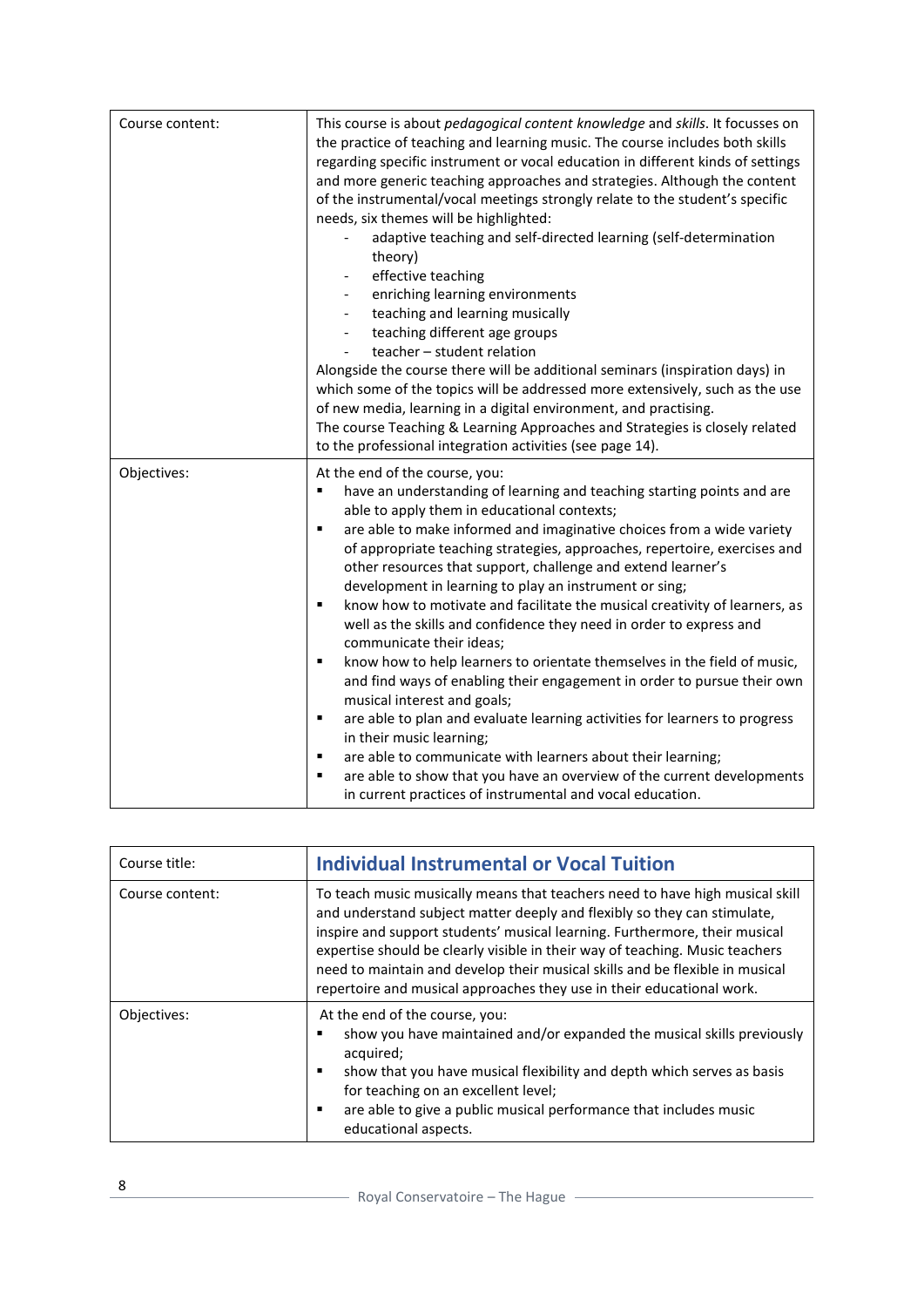| Course title:   | <b>Improvisation</b>                                                                                                                                                                                                                                                                                                                                                                                                                                                                                                                                                                                                                                                                                        |
|-----------------|-------------------------------------------------------------------------------------------------------------------------------------------------------------------------------------------------------------------------------------------------------------------------------------------------------------------------------------------------------------------------------------------------------------------------------------------------------------------------------------------------------------------------------------------------------------------------------------------------------------------------------------------------------------------------------------------------------------|
| Course content: | Many musical traditions value creative music making in the form of<br>improvisation. Being able to improvise is having a positive effect on a<br>number of aspects of the learner's musical development. It contributes to<br>the musical understanding, develops autonomy, motivates, and is<br>broadening ways of music making.<br>The course develops your own creative skills and attitude but gives also tools<br>for applying improvisation in music educational settings.<br>In this course you will develop musical skills that will help to be a flexible<br>teacher. For example, playing a countermelody or baseline, improvising a<br>response to what a child plays, composing exercises, etc. |
| Objectives:     | At the end of the course, you:<br>are able to present the result of the process by composing a small<br>framework for the participating musicians in which as many<br>improvisational aspects as possible can be exposed;<br>are able to create compositions for educational settings;<br>٠<br>are able to show flexibility and creativity in rearranging existing<br>٠<br>compositions according to the musical setting in different situations;<br>are able to handle and deal with 'instant composing';<br>٠<br>can deal with the basic principles of modal improvisation, fundamental<br>٠<br>harmonic improvisation and free improvisation.                                                            |

| Course title:   | <b>Leading &amp; Guiding</b>                                                                                                                                                                                                                                                                                                                                                                                                                                                                                                                                                                                                                                                                                                                                                                                                                                                                                                                                                                       |
|-----------------|----------------------------------------------------------------------------------------------------------------------------------------------------------------------------------------------------------------------------------------------------------------------------------------------------------------------------------------------------------------------------------------------------------------------------------------------------------------------------------------------------------------------------------------------------------------------------------------------------------------------------------------------------------------------------------------------------------------------------------------------------------------------------------------------------------------------------------------------------------------------------------------------------------------------------------------------------------------------------------------------------|
| Course content: | This course introduces skills and knowledge necessary to be a competent<br>workshop/laboratory practitioner and creative leader. It gives the student the<br>opportunity as an ensemble member to explore the combined role of<br>composer, leader and performer within a creative, participatory workshop<br>environment. The student is expected to engage convincingly in all the<br>following activities as a professional practitioner:<br>Voice, body and percussion work; coordination and communication;<br>Improvisation as a group, generic activity; developing your own<br>musical voice within the group; organically building on the ideas of<br>peer group members;<br>Group composition skills; conceiving and creating ideas within a<br>collaborative environment;<br>The psychology of leadership; the different levels of facilitating and<br>٠<br>guiding within a team; leading and being led.<br>At the end of the term, a peer-assessment will take place with your fellow |
|                 | students in laboratory sessions.                                                                                                                                                                                                                                                                                                                                                                                                                                                                                                                                                                                                                                                                                                                                                                                                                                                                                                                                                                   |
| Objectives:     | At the end of this course, you are able:<br>to demonstrate an understanding of and capacity for music-based<br>activity in a variety of ensemble performance contexts and in<br>facilitating group creative work both within exclusively musical<br>contexts and in various cross-arts, intercultural and community<br>situations;<br>to demonstrate skills of leadership in relation to the facilitation of<br>٠<br>ensemble and/or group participation in specialist and non-specialist<br>environments;                                                                                                                                                                                                                                                                                                                                                                                                                                                                                         |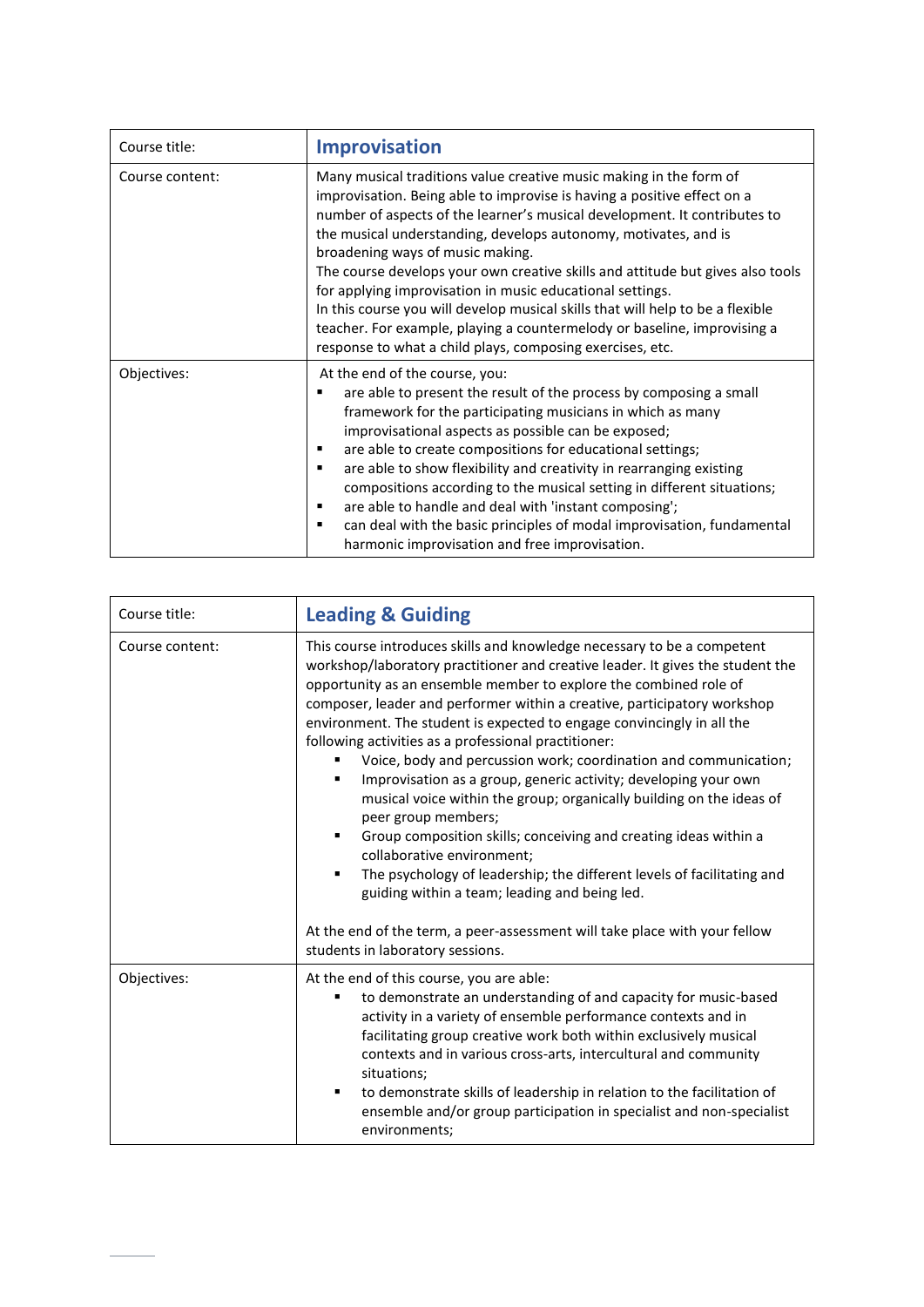| with the use of your imagination, intuition and emotional<br>$\blacksquare$<br>understanding, demonstrate an ability to make decisions in a variety<br>of contexts and situations;<br>to demonstrate effective communication and social skills for working<br>with others on joint projects as well as being able to lead, negotiate<br>with and organise others;<br>to demonstrate an ability to engage with a variety of musical styles<br>п. |
|-------------------------------------------------------------------------------------------------------------------------------------------------------------------------------------------------------------------------------------------------------------------------------------------------------------------------------------------------------------------------------------------------------------------------------------------------|
| and genres.                                                                                                                                                                                                                                                                                                                                                                                                                                     |

| Course title:   | <b>Learning Pods</b>                                                                                                                                                                                                                                                                                                                                                                                                                                                                                                                                                                                                                                                                                                                                                                                                                                                |
|-----------------|---------------------------------------------------------------------------------------------------------------------------------------------------------------------------------------------------------------------------------------------------------------------------------------------------------------------------------------------------------------------------------------------------------------------------------------------------------------------------------------------------------------------------------------------------------------------------------------------------------------------------------------------------------------------------------------------------------------------------------------------------------------------------------------------------------------------------------------------------------------------|
| Course content: | The purpose of the Learning Pods is to create learning environments that<br>invite the students' own curiosity, ingenuity and creativity. The meetings and<br>activities set and steered by the students themselves will enhance their<br>autonomy and feeling of connectedness to others. The Learning Pods<br>encourage a crossover of instrumental types, genres, and departments.<br>Examples of themes that students can explore are practice methods,<br>performance preparation, chamber music, cross departmental creative music<br>collaboration, sharing research, strategies, resources & feedback,<br>investigating a curriculum topic in-depth<br>Learning Pods consist of around 3 to5 members.<br>There are regular (weekly) meetings for a period of 4 to 6 weeks.<br>The group formulates goals, documents their process and presents<br>outcomes. |
| Objectives:     | At the end of the Learning Pods, you:<br>have created - together with your peers - learning environments<br>٠<br>that stimulate and develop your own curiosity, ingenuity and<br>creativity;<br>have learned how to set goals, and executive and monitor strategies<br>٠<br>for your own learning and that of your peer group;<br>have enhanced your autonomy and your feeling of connectedness<br>٠<br>to others.                                                                                                                                                                                                                                                                                                                                                                                                                                                  |

# **RESEARCH**

| Course title:   | <b>Introduction to Research in the Arts &amp;</b><br><b>Research Methodologies in Music Education</b>                                                                                                                                                                                                                                                                                                                                                                                                                                                                                                                                                                                                                                                                              |
|-----------------|------------------------------------------------------------------------------------------------------------------------------------------------------------------------------------------------------------------------------------------------------------------------------------------------------------------------------------------------------------------------------------------------------------------------------------------------------------------------------------------------------------------------------------------------------------------------------------------------------------------------------------------------------------------------------------------------------------------------------------------------------------------------------------|
| Course content: | These courses introduce the student to the phenomenon of 'research'. There is<br>a course about research in the arts in general and one that addresses research in<br>music education in particular. The research is strongly connected to the<br>educational activities of the student.<br>The first course will be a series of lectures on research in the arts, called<br>Introduction to Research in the Arts. The lectures will cover a range of different<br>types of research, giving students the opportunity to discover which type of<br>research is most suitable, as well as introducing the various methods of<br>documenting and presenting research. Furthermore, students will receive an<br>introduction to the use of the Research Catalogue through a series of |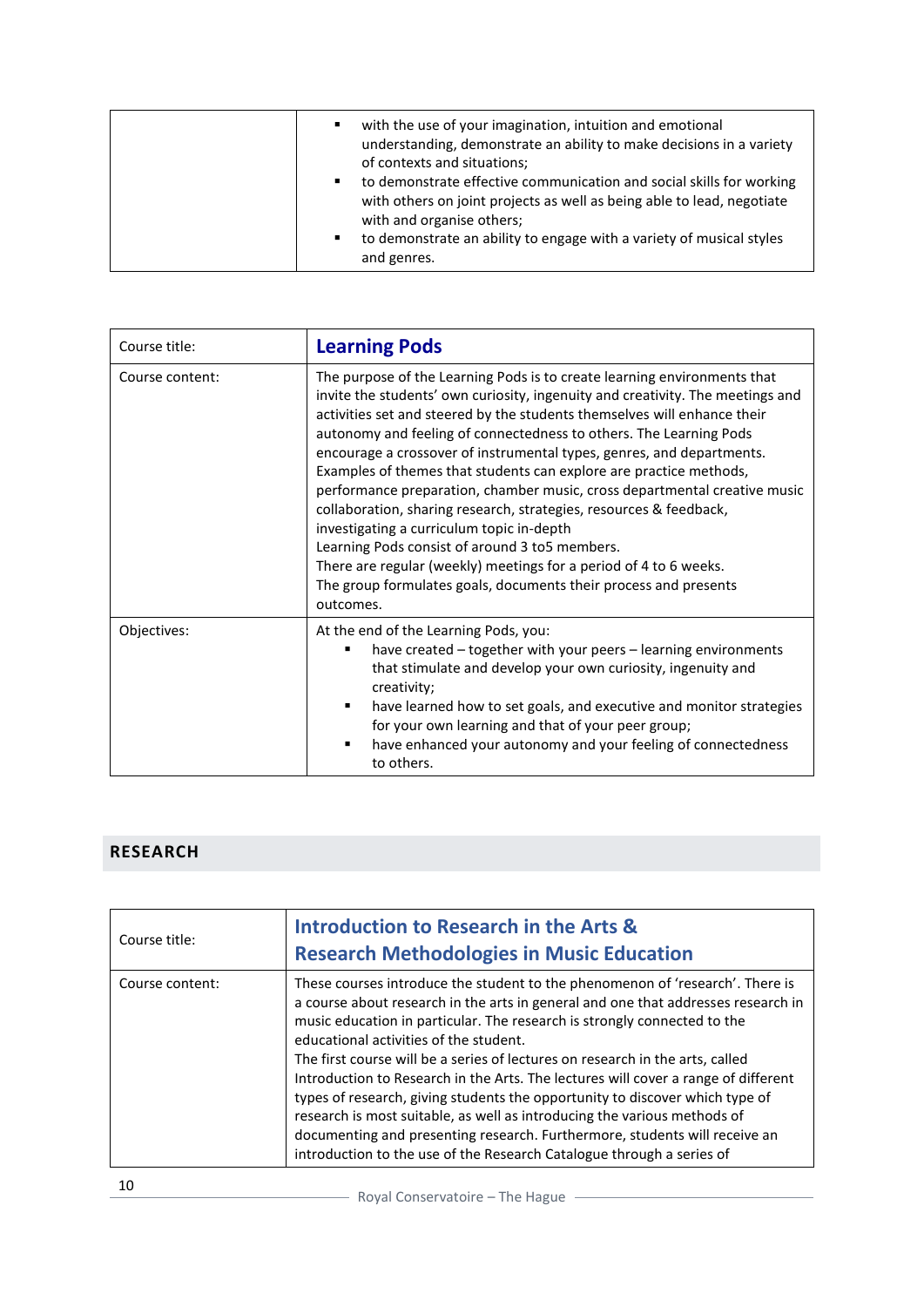|             | workshops. The Research Catalogue is an international database for the<br>documentation and publication of artistic research, and is used it to document<br>and present research.<br>Alongside this course there will be a series of meetings addressing research in<br>music education in particular. A highlight will be an international seminar in<br>which your research is shared and discussed with students from other institutes.<br>The research project that you will undertake derives from your own musical and<br>educational practice. Therefore, the research is practice-oriented, e.g., by<br>describing musical processes of learners or the skill development as educator or<br>by designing educational material. |
|-------------|----------------------------------------------------------------------------------------------------------------------------------------------------------------------------------------------------------------------------------------------------------------------------------------------------------------------------------------------------------------------------------------------------------------------------------------------------------------------------------------------------------------------------------------------------------------------------------------------------------------------------------------------------------------------------------------------------------------------------------------|
| Objectives: | At the end of the course, you:<br>are able to demonstrate an understanding of what research in the master<br>programme of the conservatoire comprises within a music educational<br>dimension;<br>understand the basic strategies of carrying out research;<br>٠<br>are able to formulate a preliminary research proposal.                                                                                                                                                                                                                                                                                                                                                                                                             |

| Course title:   | <b>Master Circle</b>                                                                                                                                                                                                                                                                                                                                                                                                                                                                                                                                                                                                                                                                                          |
|-----------------|---------------------------------------------------------------------------------------------------------------------------------------------------------------------------------------------------------------------------------------------------------------------------------------------------------------------------------------------------------------------------------------------------------------------------------------------------------------------------------------------------------------------------------------------------------------------------------------------------------------------------------------------------------------------------------------------------------------|
| Course content: | Throughout the two years of the master programme, students will participate in<br>a monthly Master Circle of first- and second-year students, under the guidance<br>of the Head of a Department or a specially invited chairman who is<br>knowledgeable in the focus research area of that circle. At meetings of the<br>Master Circles, students will discuss their research ideas, activities and progress<br>of both the first-year students and second-year students. Students will also be<br>given presentation training and the opportunity to practice their research<br>presentation before their final presentation.<br>All master students participate in a Master Circle and the groups will have |
|                 | students from different departments. The Master Circles are based on the<br>following research areas:                                                                                                                                                                                                                                                                                                                                                                                                                                                                                                                                                                                                         |
|                 | Art of Interpretation: historically/contextually informed performance<br>1.<br>practice<br>Instruments & Techniques: instrumental design/techniques/acoustics<br>2.<br>Music in Public Space: diversity/interculturality/social engagement<br>3.<br>Creative Practice: improvisation/composition/experimental practice<br>4.<br>Beyond Discipline: multi-inter-trans-disciplinarity/collaborative practice<br>5.<br>Musical Training, Performance & Cognition<br>6.<br>Aesthetics & Cultural Discourse<br>7.<br><b>Educational Settings</b><br>8.<br>Music Theory & Aural Skills<br>9.                                                                                                                        |

| Course title:   | <b>Individual Research Trajectory</b>                                                                                                                                                                                                                                                                                                                                                                                                                                                                        |
|-----------------|--------------------------------------------------------------------------------------------------------------------------------------------------------------------------------------------------------------------------------------------------------------------------------------------------------------------------------------------------------------------------------------------------------------------------------------------------------------------------------------------------------------|
| Course content: | As a rule, your artistic/musical/educational practice will be the point of departure<br>when choosing a topic for your research and when formulating a research<br>question.<br>Individual research and presentation: In order to complete the requirements of<br>the Master of Music programme, you must successfully undertake individual<br>research, and present the findings of this research on the Research Catalogue and<br>in a public presentation. The format of the final presentation can vary. |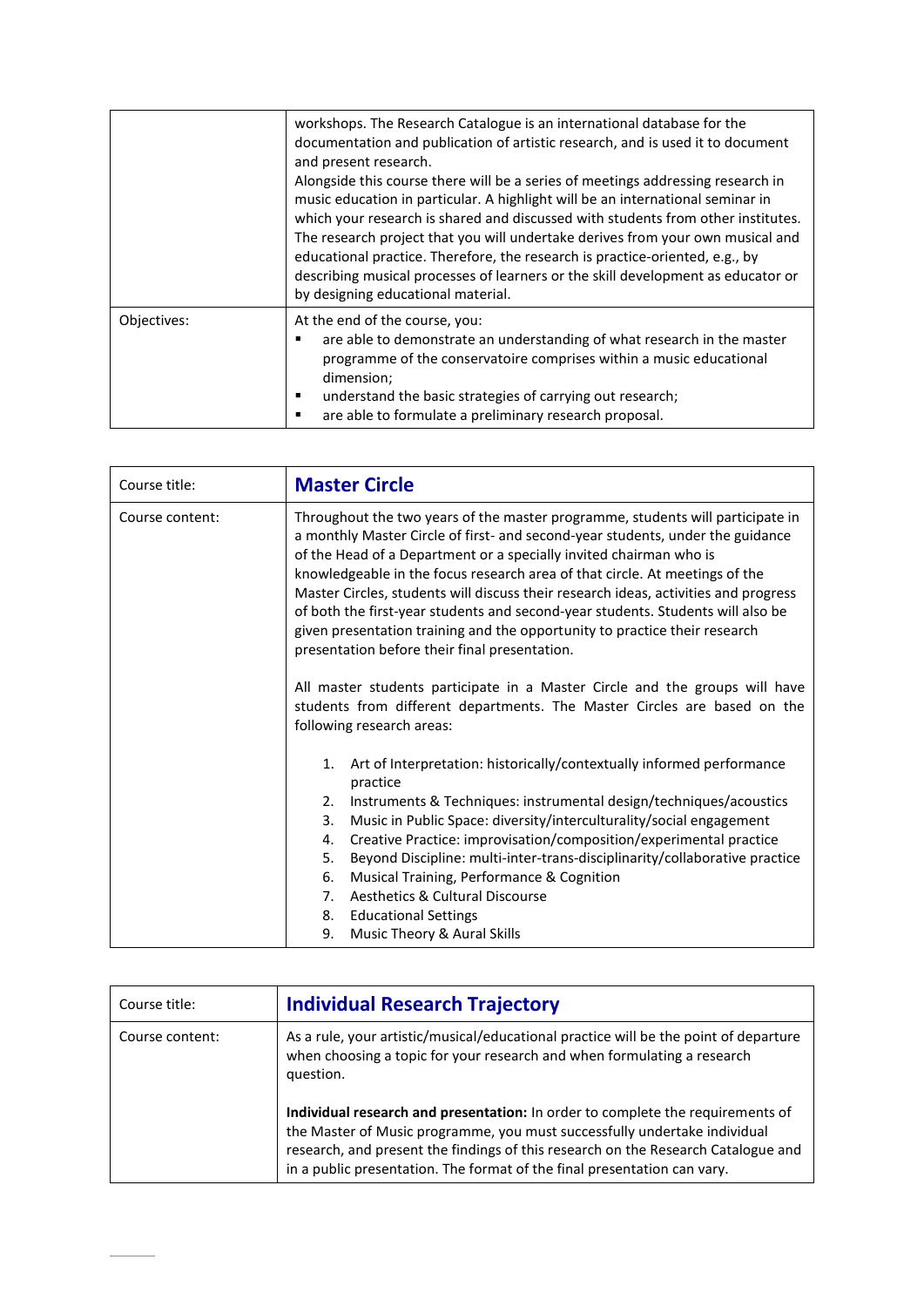|             | Individual supervision: The curriculum provides that you will have a personal<br>research supervisor throughout the two years of your studies. You will be<br>assigned a research supervisor, who will be knowledgeable in your research area.<br>Both you and your supervisor use the online Research Catalogue as collaborative<br>workspace (www.researchcatalogue.net).                                                                                                                                                                                                                                                                                                                                                                     |
|-------------|-------------------------------------------------------------------------------------------------------------------------------------------------------------------------------------------------------------------------------------------------------------------------------------------------------------------------------------------------------------------------------------------------------------------------------------------------------------------------------------------------------------------------------------------------------------------------------------------------------------------------------------------------------------------------------------------------------------------------------------------------|
| Objectives: | At the end of the course, you:<br>are able to formulate a clear research question, focus or problem,<br>٠<br>leading to relevant outcomes for your own practice as well as for the<br>artistic field;<br>are aware of what others have done in this area and are able to relate<br>the research to the field of inquiry, with due regard to the correct use of<br>sources;<br>are able to apply research methods adequate to the research focus,<br>٠<br>questions or problems, based on a dialogue between artistic practice and<br>reflection;<br>are able to apply a form of documentation and presentation that<br>supports the aims and objectives of the research, making use of both<br>verbal/textual and non-verbal artistic material. |

|                 | <b>Master Elective</b>                                                                                                                                                                                                                                                                                                                                                                                                                                                                                                                           |
|-----------------|--------------------------------------------------------------------------------------------------------------------------------------------------------------------------------------------------------------------------------------------------------------------------------------------------------------------------------------------------------------------------------------------------------------------------------------------------------------------------------------------------------------------------------------------------|
| Course content: | The Master Electives provide you with insight into a specific musical subject or<br>practical skill, with a focus on relevant research literature or other source<br>materials and the use of different research methodologies. Not only is there an<br>opportunity to take part in one of the Royal Conservatoire's electives, you may<br>also choose from a range of courses available at Leiden University. You are<br>encouraged to select an elective that is connected to your chosen research area.<br>The research areas are as follows: |
|                 | Art of Interpretation: historically/contextually informed performance<br>1.<br>practice                                                                                                                                                                                                                                                                                                                                                                                                                                                          |
|                 | Instruments & Techniques: instrumental design/techniques/acoustics<br>2.                                                                                                                                                                                                                                                                                                                                                                                                                                                                         |
|                 | Music in Public Space: diversity/interculturality/social engagement<br>3.                                                                                                                                                                                                                                                                                                                                                                                                                                                                        |
|                 | Creative Practice: improvisation/composition/experimental practice<br>4.                                                                                                                                                                                                                                                                                                                                                                                                                                                                         |
|                 | 5.<br>Beyond Discipline: multi-inter-trans-disciplinarity/collaborative practice                                                                                                                                                                                                                                                                                                                                                                                                                                                                 |
|                 | Musical Training, Performance & Cognition<br>6.                                                                                                                                                                                                                                                                                                                                                                                                                                                                                                  |
|                 | Aesthetics & Cultural Discourse<br>7.                                                                                                                                                                                                                                                                                                                                                                                                                                                                                                            |
|                 | 8.<br><b>Educational Settings</b>                                                                                                                                                                                                                                                                                                                                                                                                                                                                                                                |
|                 | 9.<br>Music Theory & Aural Skills                                                                                                                                                                                                                                                                                                                                                                                                                                                                                                                |
|                 | Your Master Elective normally takes place in the second semester of each year.                                                                                                                                                                                                                                                                                                                                                                                                                                                                   |

# **PROFESSIONAL INTEGRATION**

| Course title: | <b>Introduction to Project Management</b> |
|---------------|-------------------------------------------|
|               |                                           |

12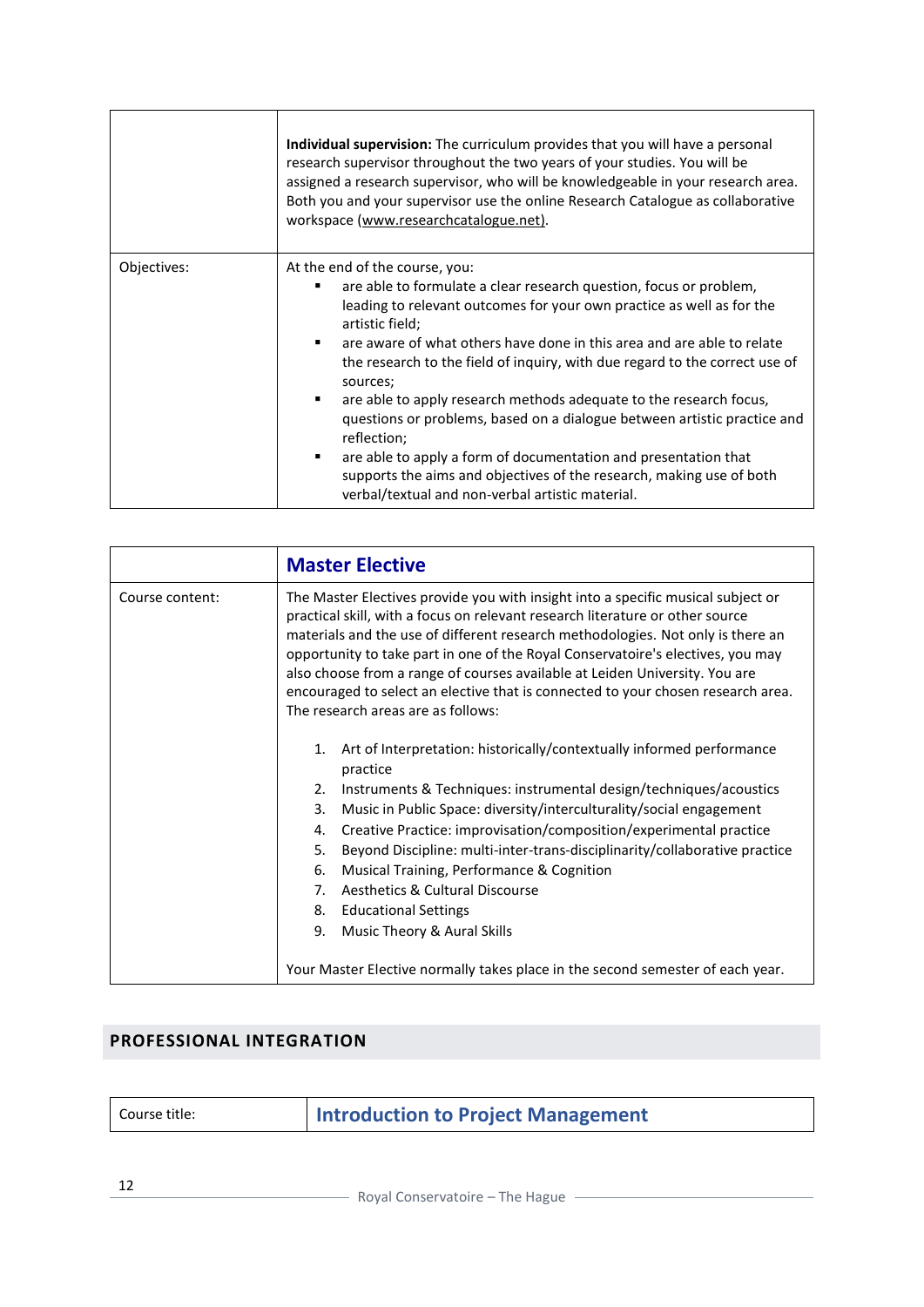| Course content: | Professional Integration is the third domain of your master studies: through<br>its connection to your artistic educational development and your research<br>activities, this part of the programme aims to help you to become a pro-<br>active and independent musician able to shape your own professional future.<br>At the core stands the invitation to create, develop and realise a Professional<br>Integration Activity (PIA). The PIA is an activity you initiate yourself (or with<br>fellow students), and needs to be realised outside the Royal Conservatoire.<br>This can be in a social context and/or in a professional setting you create<br>yourself. It can be an event or a concert or something that blossoms in an<br>online digital environment. It is likely that your PIA is related to your teaching<br>activities.<br>This module seeks to prepare you to design your Professional<br>Integration Activity (PIA). You will develop competencies and understanding<br>of the skills required to effectively plan and implement projects and<br>performance events in a variety of contexts. The course consists of five<br>seminars. At the end of this course, you will have written a plan for your PIA.<br>In these five seminars you will be taught to create the following components<br>that together will form a project plan: how to define and create value, how<br>to define short term and long-term goals, how to make a project brief, how<br>to make a product-based planning, how to make a budget, how to make a<br>risk analysis, how to design a prototype/pilot for the PIA and a test for this<br>prototype/pilot and how to communicate your PIA. |
|-----------------|--------------------------------------------------------------------------------------------------------------------------------------------------------------------------------------------------------------------------------------------------------------------------------------------------------------------------------------------------------------------------------------------------------------------------------------------------------------------------------------------------------------------------------------------------------------------------------------------------------------------------------------------------------------------------------------------------------------------------------------------------------------------------------------------------------------------------------------------------------------------------------------------------------------------------------------------------------------------------------------------------------------------------------------------------------------------------------------------------------------------------------------------------------------------------------------------------------------------------------------------------------------------------------------------------------------------------------------------------------------------------------------------------------------------------------------------------------------------------------------------------------------------------------------------------------------------------------------------------------------------------------------------------------------------------------------------------|
| Objectives:     | At the end of this course, you:<br>demonstrate an understanding of a variety of project management<br>topics;<br>formulate your own professional integration goals;<br>create a brief description of your Professional Integration Activity.                                                                                                                                                                                                                                                                                                                                                                                                                                                                                                                                                                                                                                                                                                                                                                                                                                                                                                                                                                                                                                                                                                                                                                                                                                                                                                                                                                                                                                                     |

| Course title:   | <b>Professional Integration Trajectory</b>                                                                                                                                                                                                                                                                                                                                                                                                                                                                                                                  |
|-----------------|-------------------------------------------------------------------------------------------------------------------------------------------------------------------------------------------------------------------------------------------------------------------------------------------------------------------------------------------------------------------------------------------------------------------------------------------------------------------------------------------------------------------------------------------------------------|
| Course content: | Your Professional Integration Trajectory consist of two parts: a teaching<br>placement and a Professional Integration Activity (PIA).                                                                                                                                                                                                                                                                                                                                                                                                                       |
|                 | Teaching placement:                                                                                                                                                                                                                                                                                                                                                                                                                                                                                                                                         |
|                 | Throughout your master programme you will have your own teaching                                                                                                                                                                                                                                                                                                                                                                                                                                                                                            |
|                 | practice. This teaching placement can include teaching at a conservatoire, at<br>a (music) school or music community work. The content of this teaching<br>placement will vary for each student. If you already have a teaching job, then<br>this can be seen as a teaching placement. If not, you will be supported by<br>finding opportunities to teach. In your teaching placement you can apply<br>theories and practical skills learnt during the programme. These teaching<br>activities will also give possibilities for research activities such as |
|                 | observations, testing and tuning research tools. Your teaching activities can                                                                                                                                                                                                                                                                                                                                                                                                                                                                               |
|                 | be undertaken as an ongoing activity during the two years, but can also be<br>divided in periods of several teaching placements.                                                                                                                                                                                                                                                                                                                                                                                                                            |
|                 | Professional Integration Activity (PIA):                                                                                                                                                                                                                                                                                                                                                                                                                                                                                                                    |
|                 | Besides your teaching placement, you are required to further develop and<br>execute your PIA with the help of a professional integration coach. The                                                                                                                                                                                                                                                                                                                                                                                                         |
|                 | content of the PIA is defined by the student but is in any case a project,                                                                                                                                                                                                                                                                                                                                                                                                                                                                                  |
|                 | initiated and executed by the student, which needs to take place outside the<br>conservatoire. The PIA is part of your Master Education Project which                                                                                                                                                                                                                                                                                                                                                                                                       |
|                 | encompasses the three domains of your master programme: artistic                                                                                                                                                                                                                                                                                                                                                                                                                                                                                            |